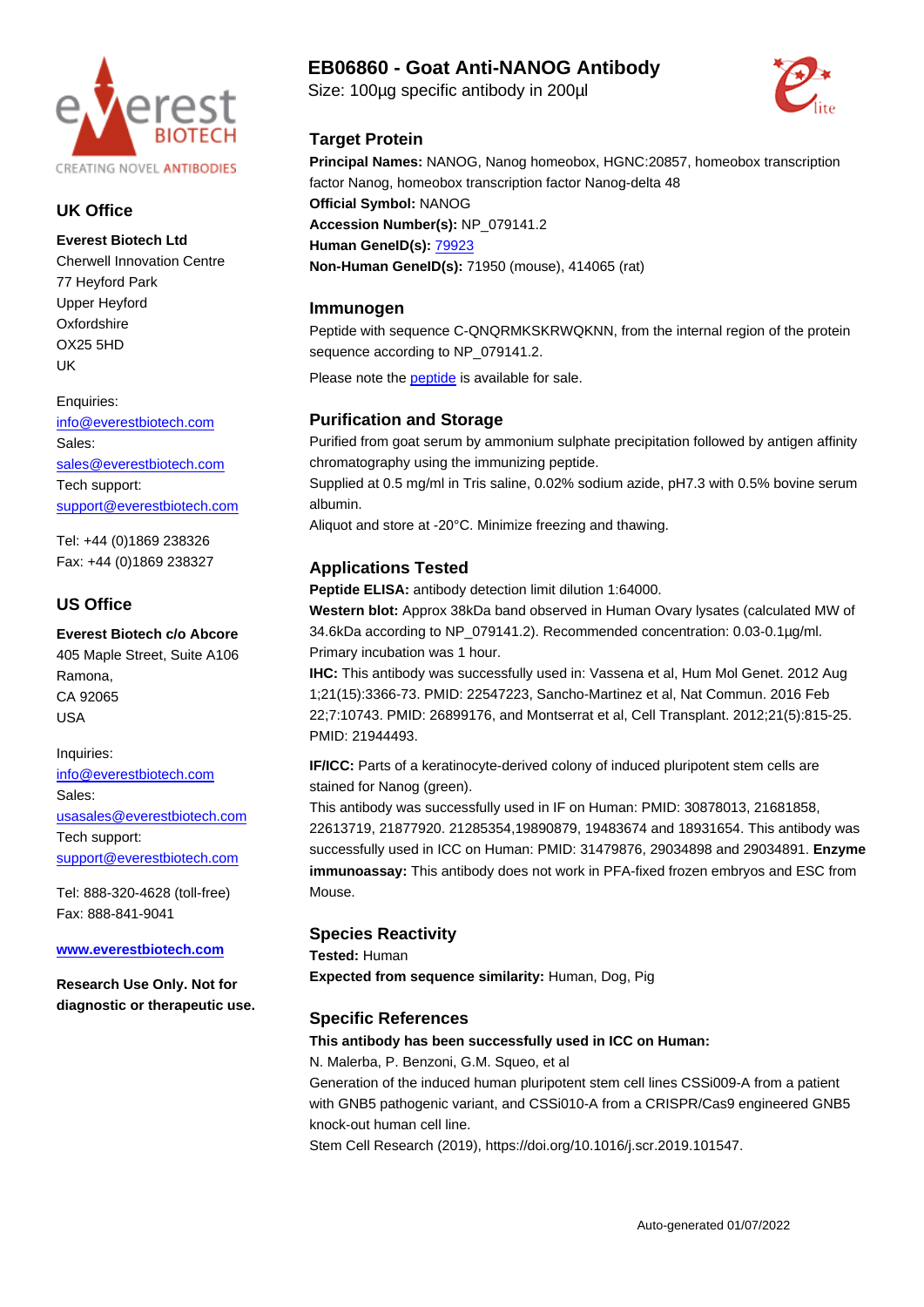#### PMID: 31479876

#### **This antibody has been successfully used in IF on Human:**

Estibaliz Arellano-Viera, Lorea Zabaleta, Julio Castaño, Garikoitz Azkona, Xonia Carvajal-Vergara, Alessandra Giorgetti Generation of two transgene-free human iPSC lines from CD133+ cord blood cells (2019) https://doi.org/10.1016/j.scr.2019.101410 PMID: 30878013

#### **This antibody has been successfully used in ICC on Human:**

Mora C, Serzanti M, Giacomelli A, Beltramone S, Marchina E, Bertini V, Piovani G, Refsgaard L, Olesen MS, Cortellini V, Dell'Era P Generation of induced pluripotent stem cells (iPSC) from an atrial fibrillation patient carrying a PITX2 p.M200V mutation. Stem Cell Res. 2017 Oct;24:8-11 PMID: 29034898

#### **This antibody has been successfully used in ICC on Human:**

Cristina Mora, Marialaura Serzanti, Alessio Giacomelli, Valentina Turco, Eleonora Marchina, Valeria Bertini, Giovanna Piovani, Giulia Savio, Lena Refsgaard, Morten Salling Olesen, Venusia Cortellini, Patrizia Dell'Era Generation of induced pluripotent stem cells (iPSC) from an atrial fibrillation patient carrying a KCNA5 p.D322H mutation Stem Cell Research 24 (2017) 29-32 PMID: 29034891

#### **This antibody has been successfully used in IHC on Human:**

Sancho-Martinez I, Nivet E, Xia Y, Hishida T, Aguirre A, Ocampo A, Ma L1, Morey R, Krause MN, Zembrzycki A, Ansorge O5 Vazquez-Ferrer E ,Dubova I1. Reddy P, Lam D, Hishida Y, Wu MZ, Esteban CR, O'Leary D, Wahl GM, Verma IM, Laurent LC, Izpisua Belmonte JC

Establishment of human iPSC-based models for the study and targeting of glioma initiating cells Nat Commun. 2016 Feb 22;7:10743 PMID: 26899176

#### **This antibody has been successfully used on Human:**

Tolar J, McGrath JA, Xia L, Riddle MJ, Lees CJ, Eide C, Keene DR, Liu L, Osborn MJ, Lund TC, Blazar BR, Wagner JE.

Patient-specific naturally gene-reverted induced pluripotent stem cells in recessive dystrophic epidermolysis bullosa.

J Invest Dermatol. 2014 May;134(5):1246-54. PMID: 24317394

#### **This antibody has been successfully used in IF on Human:**

Montserrat N, Ramírez-Bajo MJ, Xia Y, Sancho-Martinez I, Moya-Rull D, Miquel-Serra L, Yang S, Nivet E, Cortina C, González F, Izpisua Belmonte JC, Campistol JM. Generation of induced pluripotent stem cells from human renal proximal tubular cells with only two transcription factors, oct4 and sox2. J Biol Chem. 2012 Jul 13;287(29):24131-8. PMID: 22613719

#### **This antibody has been successfully used in IHC on Human:**

Vassena R, Montserrat N, Carrasco Canal B, Aran B, de Oñate L, Veiga A, Izpisua Belmonte JC.

Accumulation of instability in serial differentiation and reprogramming of parthenogenetic human cells.

Hum Mol Genet. 2012 Aug 1;21(15):3366-73.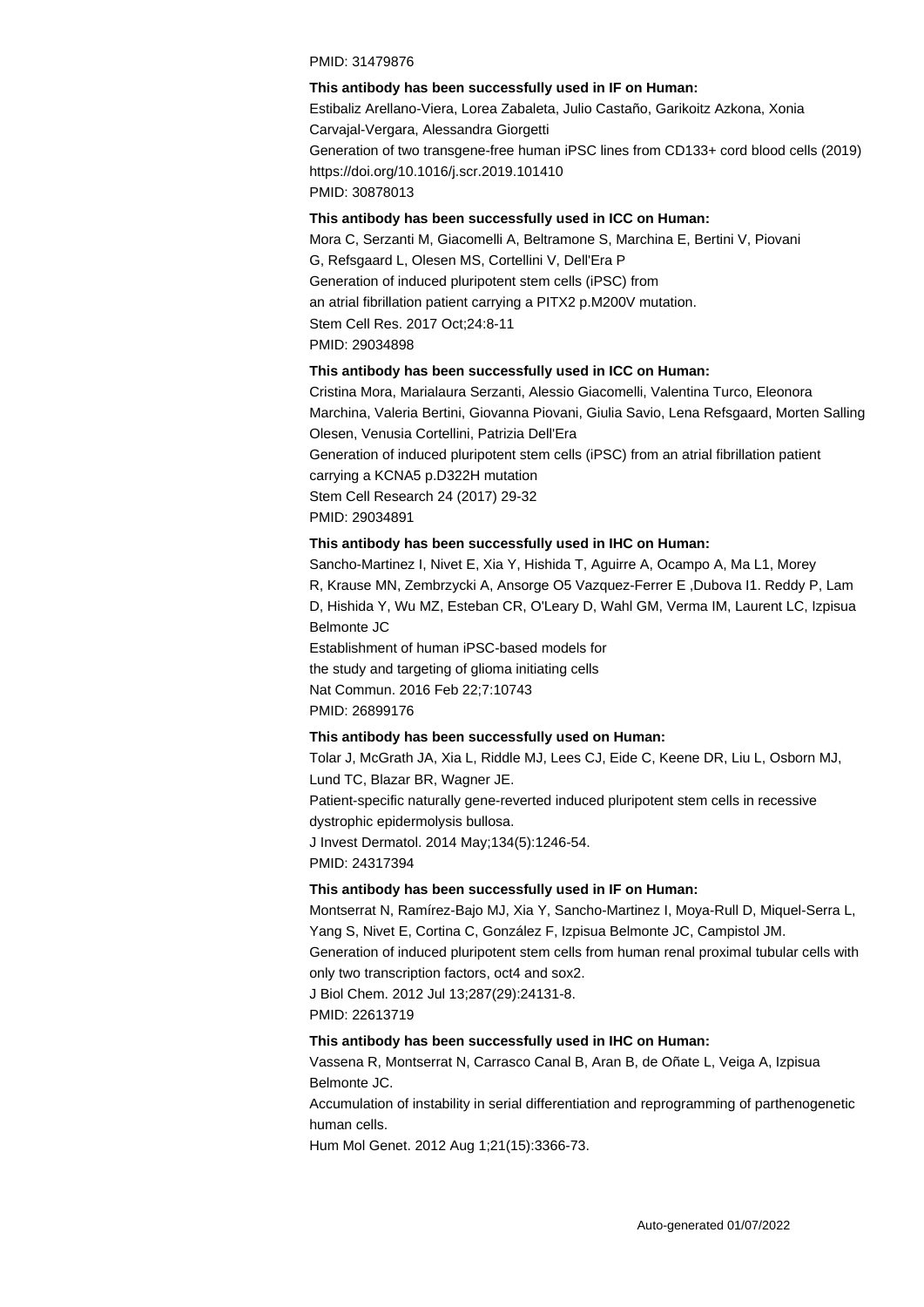#### PMID: 22547223

#### **This antibody has been successfully used in IHC on Pig:**

Montserrat N, de Oñate L, Garreta E, González F, Adamo A, Eguizábal C, Häfner S, Vassena R, Izpisua Belmonte JC. Generation of feeder-free pig induced pluripotent stem cells without Pou5f1. Cell Transplant. 2012;21(5):815-25.

PMID: 21944493

#### **This antibody has been successfully used in IF on Human:**

A. Sánchez-Danés, A. Consiglio, Y. Richaud, I. Rodríguez-Pizà, B. Dehay, M. Edel, J. Bové, M. Memo, M. Vila, A. Raya and J.C. Izpisua Belmonte Efficient Generation of A9 Midbrain Dopaminergic Neurons by Lentiviral Delivery of LMX1A in Human Embryonic Stem Cells and Induced Pluripotent Stem Cells Hum Gene Ther. 2012 Jan; 23(1): 56–69. PMID: 21877920

#### **This antibody has been successfully used in IF on Human:**

Eguizabal C, Montserrat N, Vassena R, Barragan M, Garreta E, Garcia-Quevedo L, Vidal F, Giorgetti A, Veiga A, Izpisua Belmonte JC. Complete meiosis from human induced pluripotent stem cells. Stem Cells. 2011 Aug;29(8):1186-95. PMID: 21681858

### **This antibody has been successfully used in ICC/IF on Human:**

Montserrat N, Garreta E, González F, Gutiérrez J, Eguizábal C, Ramos V, Borrós S, Izpisua Belmonte JC.

Simple generation of human induced pluripotent stem cells using poly-beta-amino esters as the non-viral gene delivery system.

J Biol Chem. 2011 Apr 8;286(14):12417-28. PMID: 21285354

#### **This antibody has been successfully used in IF on Pig:**

Montserrat N, Bahima EG, Batlle L, Häfner S, Rodrigues AM, González F, Belmonte JC. Generation of pig iPS cells: a model for cell therapy.

J Cardiovasc Transl Res. 2011 Apr;4(2):121-30.

PMID: 21088946

#### **This antibody has been successfully used in ICC/IF on Human:**

Rodríguez-Pizà I, Richaud-Patin Y, Vassena R, González F, Barrero MJ, Veiga A, Raya A, Belmonte JC.

Reprogramming of human fibroblasts to induced pluripotent stem cells under xeno-free conditions.

Stem Cells. 2010 Jan;28(1):36-44. PMID: 19890879

#### **This antibody has been successfully used in IF on Human:**

Raya A et.al. Disease-corrected haematopoietic progenitors from Fanconi anaemia induced pluripotent stem cells. Nature. 2009 Jul 2;460(7251):53-9. PMID: 19483674

#### **This antibody has been successfully used in ICC/IF on Human:**

Aasen T, Raya A, Barrero MJ, Garreta E, Consiglio A, Gonzalez F, Vassena R, Bili■ J, Pekarik V, Tiscornia G, Edel M, Boué S, Izpisúa Belmonte JC.

Efficient and rapid generation of induced pluripotent stem cells from human keratinocytes. Nat Biotechnol. 2008 Nov;26(11):1276-84.

PMID: 18931654